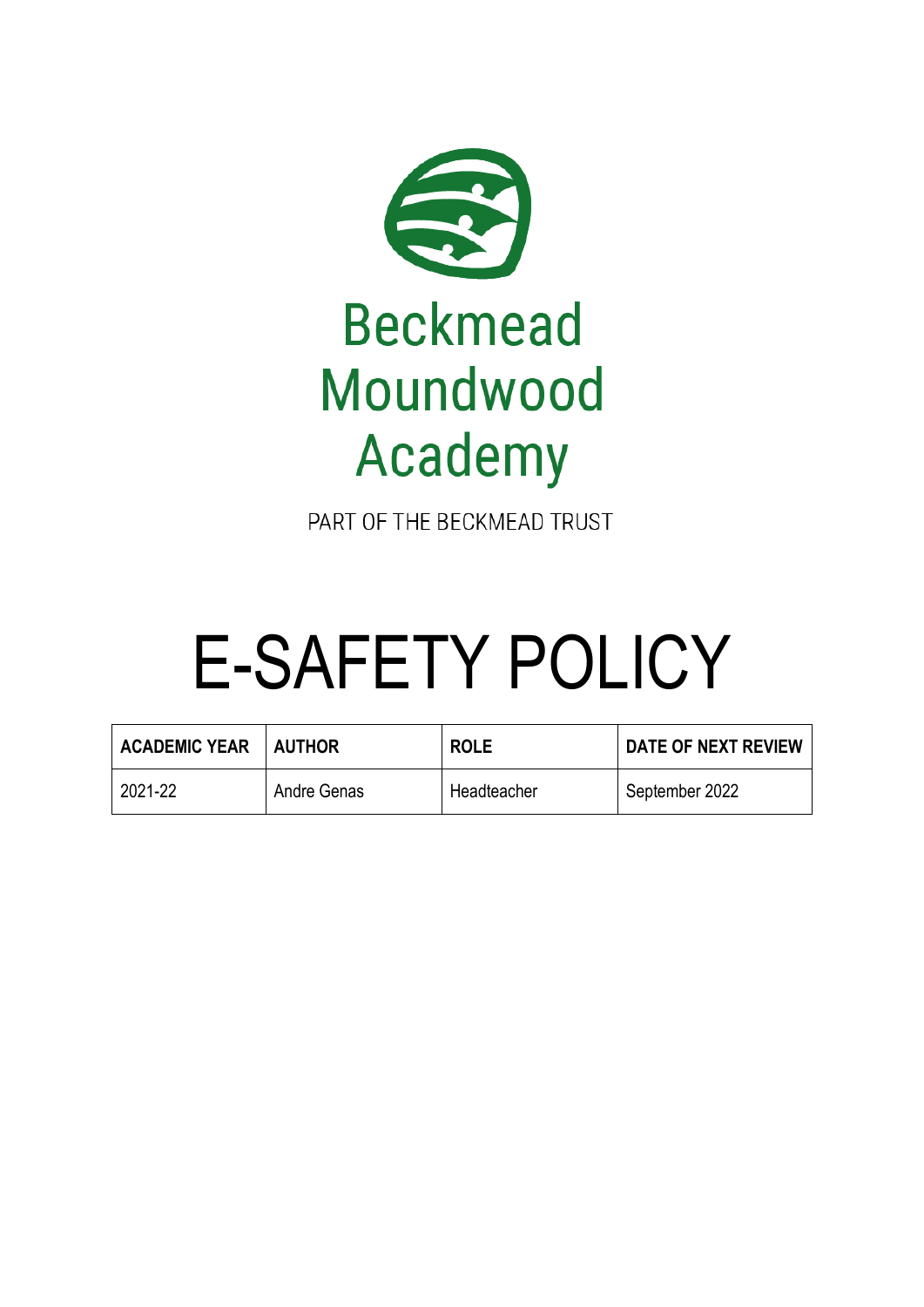

#### **Introduction**

Our E-Safety Policy has been written by the school, based on Government guidance and best practice. It has been agreed by the Leadership Team and approved by Governors. The E-Safety Policy will be reviewed annually.

This policy applies to all members of the school community (including staff, pupils, governors, volunteers, parents/carers, visitors, community users) who have access to and are users of school ICT systems, both in and out of school.

The school will deal with such incidents within this policy and associated behaviour and anti-bullying policies and will, where known, inform parents / carers of incidents of inappropriate e-safety behaviour that take place out of school.

This Policy should be read in conjunction with the following policies:

- o Safeguarding and Child Protection Policy
- o Behaviour Policy
- o Anti-Bullying Policy
- o Acceptable Use of IT Policy

# **Context**

The use of the Internet in school and at home has been shown to raise educational standards and promote pupil / student achievement. However, all schools are duty bound to ensure that children and young people are able to use these exciting and innovative technologies appropriately and safely; the use of these new technologies can put young people at risk within and outside the school. Some of the dangers our pupils may face include:

# Content:

- *o Exposure to illegal, harmful or inappropriate content*
- *o Lifestyle websites promoting harmful behaviours*
- *o Hate content*
- *o Content validation (how to check authenticity and accuracy of online content)*

Contact: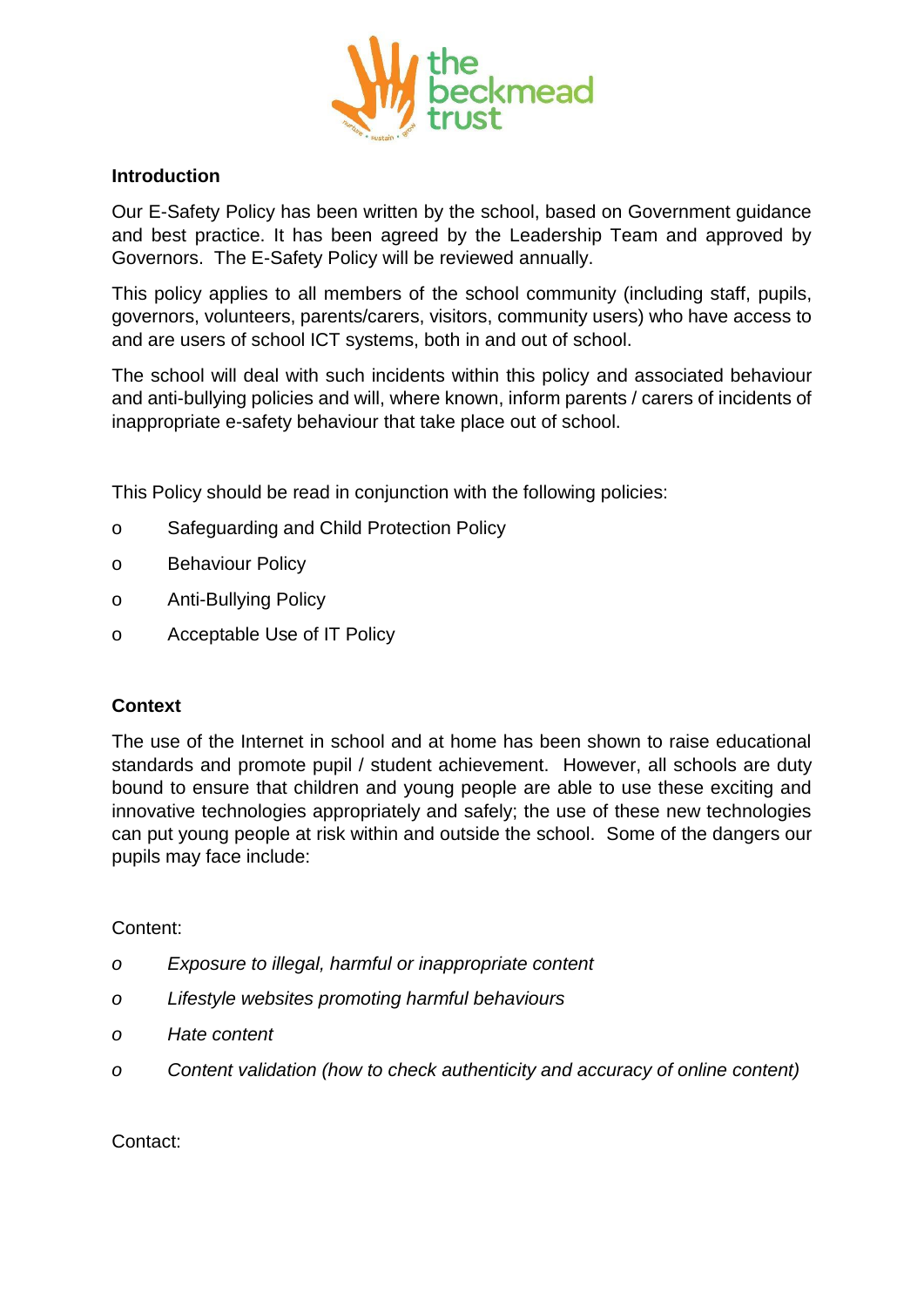

- *o Unauthorised access to / loss of / sharing of personal information, including personal images*
- o *Grooming (sexual exploitation, radicalisation etc)*
- *o Online bullying in all forms*
- *o Social or commercial identity theft, including passwords*
- *o Inappropriate communication / contact with others, including strangers*
- *o Access to unsuitable video / Internet games*

Conduct:

- *o Aggressive behaviours (bullying)*
- *o Privacy issues, including disclosure of personal information*
- *o Digital footprint and online reputation*
- *o Health and well-being (amount of time spent online, gambling, body image)*
- *o Sexting (see guidelines in Safeguarding Policy).*
- *o Copyright (little care or consideration for intellectual property and ownership)*

Many of these risks reflect situations in the off-line world and it is essential that this esafety policy is used in conjunction with other school policies as outlined above.

As with all other risks, it is impossible to eliminate those risks completely. It is therefore essential, through good educational provision, to build pupils' resilience to, and families' awareness of, the risks to which they may be exposed, so that they have the confidence and skills to face and deal with these risks.

# **Roles and Responsibilities**

# Governors:

Governors are responsible for the approval of the E-Safety Policy and for reviewing the effectiveness of the policy.

# Headteacher:

The Headteacher is responsible for ensuring the safety (including e-safety) of members of the school community.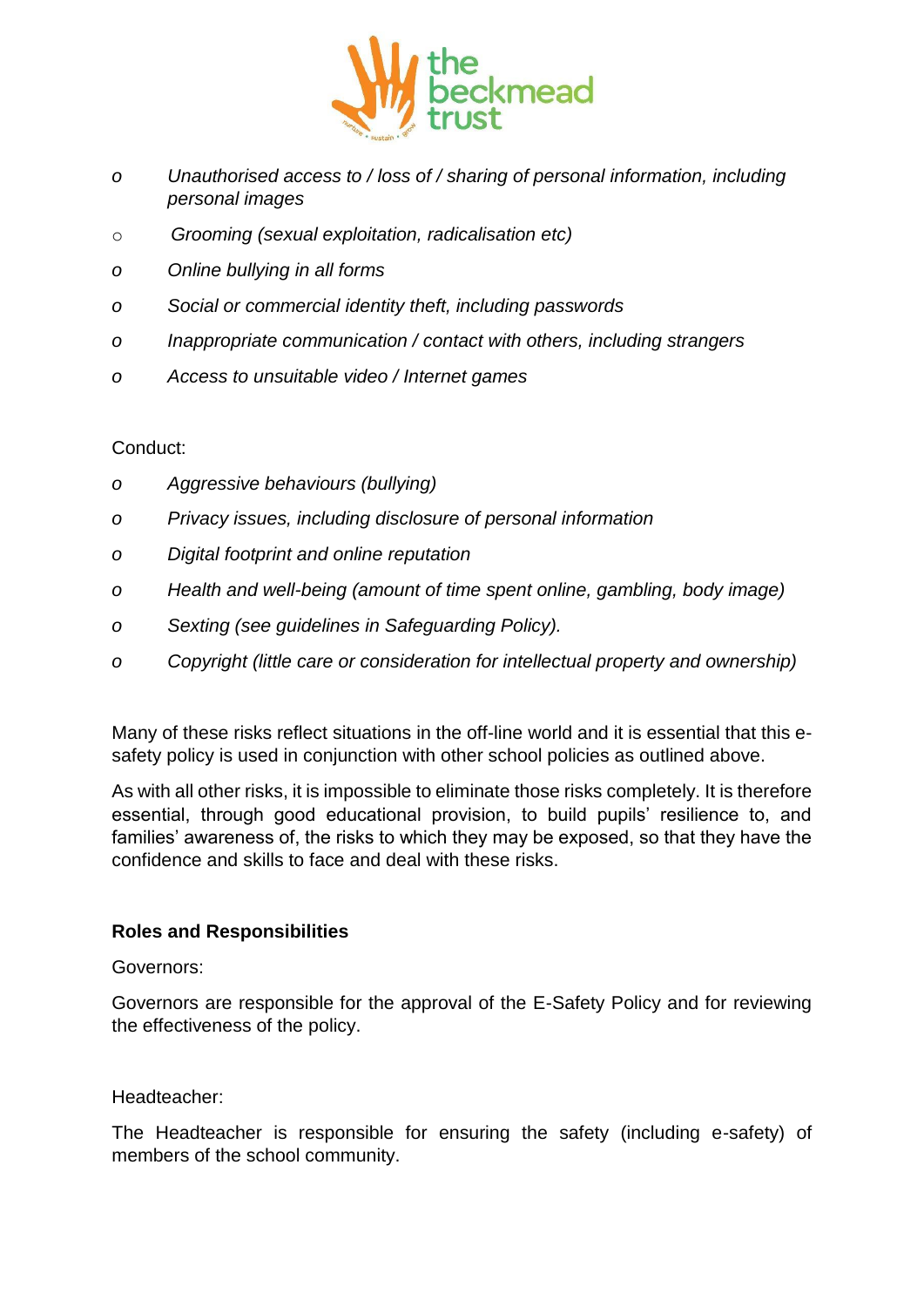

The Headteacher is also responsible for establishing and reviewing the school e-safety policies / documents and the implementation and effectiveness of this policy. They are also responsible for reporting to the Governing Body on the effectiveness of the policy and, if necessary, making any necessary recommendations re further improvement.

In addition, the Headteacher is responsible for ensuring that all staff receive suitable CPD to enable them to carry out their e-safety roles.

They will ensure that there is a system in place to allow for monitoring and support of those in school who carry out the internal e-safety monitoring role. This is to provide a safety net and support for those colleagues who take on monitoring roles.

The Headteacher should be aware of the procedures to be followed in the event of a serious e-safety allegation being made against a member of staff and liaise with the Local Authority as appropriate.

Teaching and Support Staff:

Teaching and Support Staff are responsible for ensuring that:

- *o they have an up to date awareness of e-safety matters and of the current school e-safety policy and practices*
- *o they have read, understood and signed the school Staff Acceptable Use Agreement*
- *o they report any suspected misuse or problem to the Designated Safeguarding Lead for investigation / action / sanction*
- *o digital communications with pupils and parents / carers (email / voice) are on a professional level*
- *o students / pupils understand and follow, as appropriate for age and ability, the school e-safety and acceptable use policy*
- *o students / pupils understand and follow E-Safety rules and they know that if these are not adhered to, sanctions will be implemented in line with behaviour and anti-bullying policies*
- *o in lessons where internet use is planned students / pupils should be guided to sites checked as suitable for their use and that processes are in place for dealing with any unsuitable material that is found in internet searches.*

Designated Safeguarding Leads:

Should be trained in e-safety issues and be aware of the potential for serious child protection issues to arise from: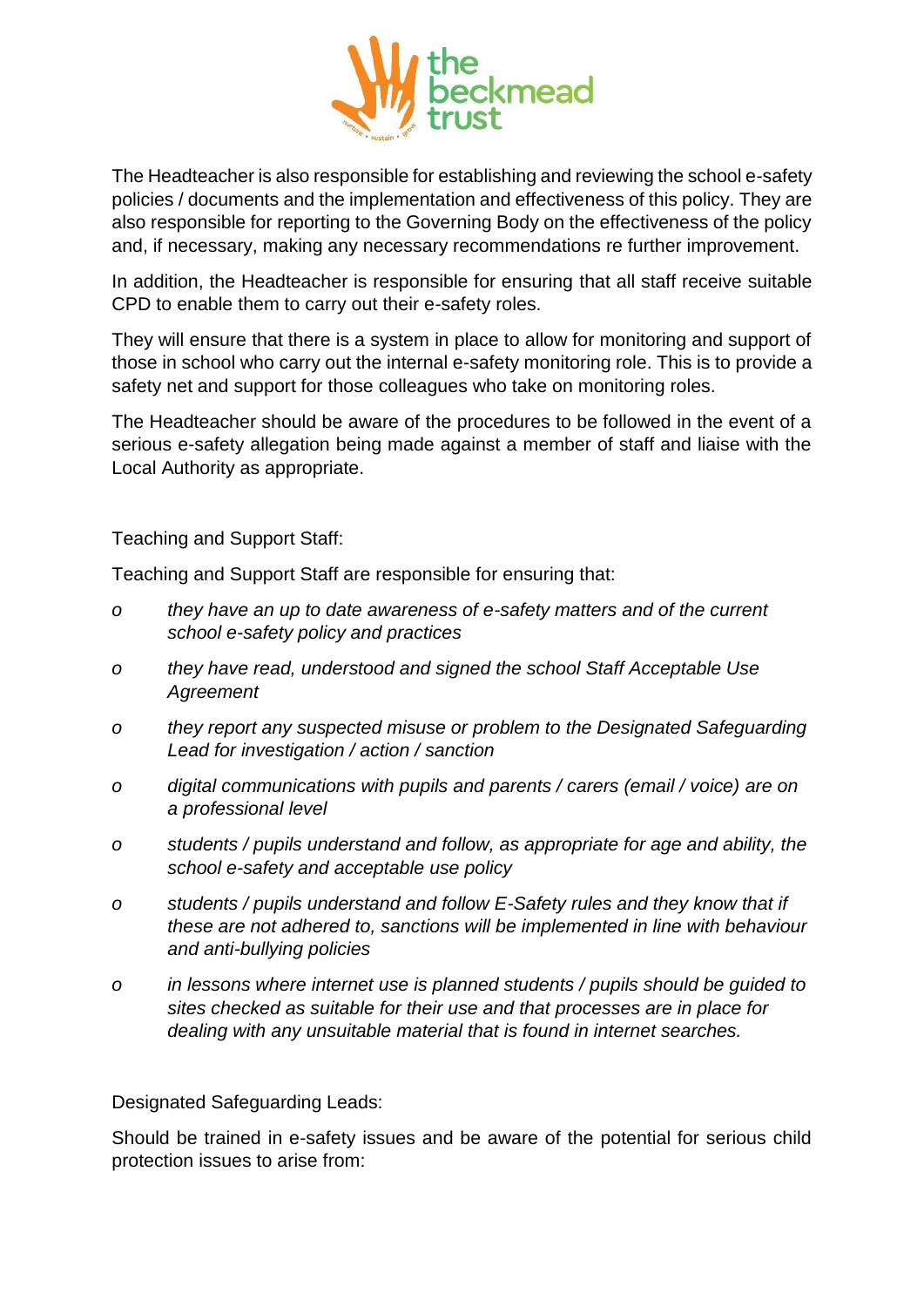

- *o sharing of personal data*
- *o access to illegal / inappropriate materials*
- *o inappropriate on-line contact with adults / strangers*
- *o potential or actual incidents of grooming*
- *o cyber-bullying*
- *o sexting (guidelines in Safeguarding Policy)*
- *o revenge pornography*
- *o radicalisation (extreme views)*
- *o CSE*

#### Pupils:

- *o are responsible for using the school ICT systems in accordance with the Student / Pupil Acceptable Use Policy, which they will be expected to agree to before being given access to school systems, where appropriate for age and ability*
- *o need to understand the importance of reporting abuse, misuse or access to inappropriate materials and know how to do so, where appropriate for age and ability*
- *o will be expected to follow school rules relating to this policy eg safe use of cameras, IPads, cyber-bullying etc*
- *o should understand that the school's E-Safety Policy covers their actions out of school, if related to their membership of the school, where appropriate for age and ability.*

#### Parents / Carers:

Parents / carers play a crucial role in ensuring that their children understand the need to use the internet / mobile devices in an appropriate way. Research shows that many parents and carers often do not fully understand the issues and are less experienced in the use of ICT than their children. The school will therefore take every opportunity to help parents understand these issues through parents' evenings, letters, website / local e-safety campaigns / literature. Parents and carers will be responsible for: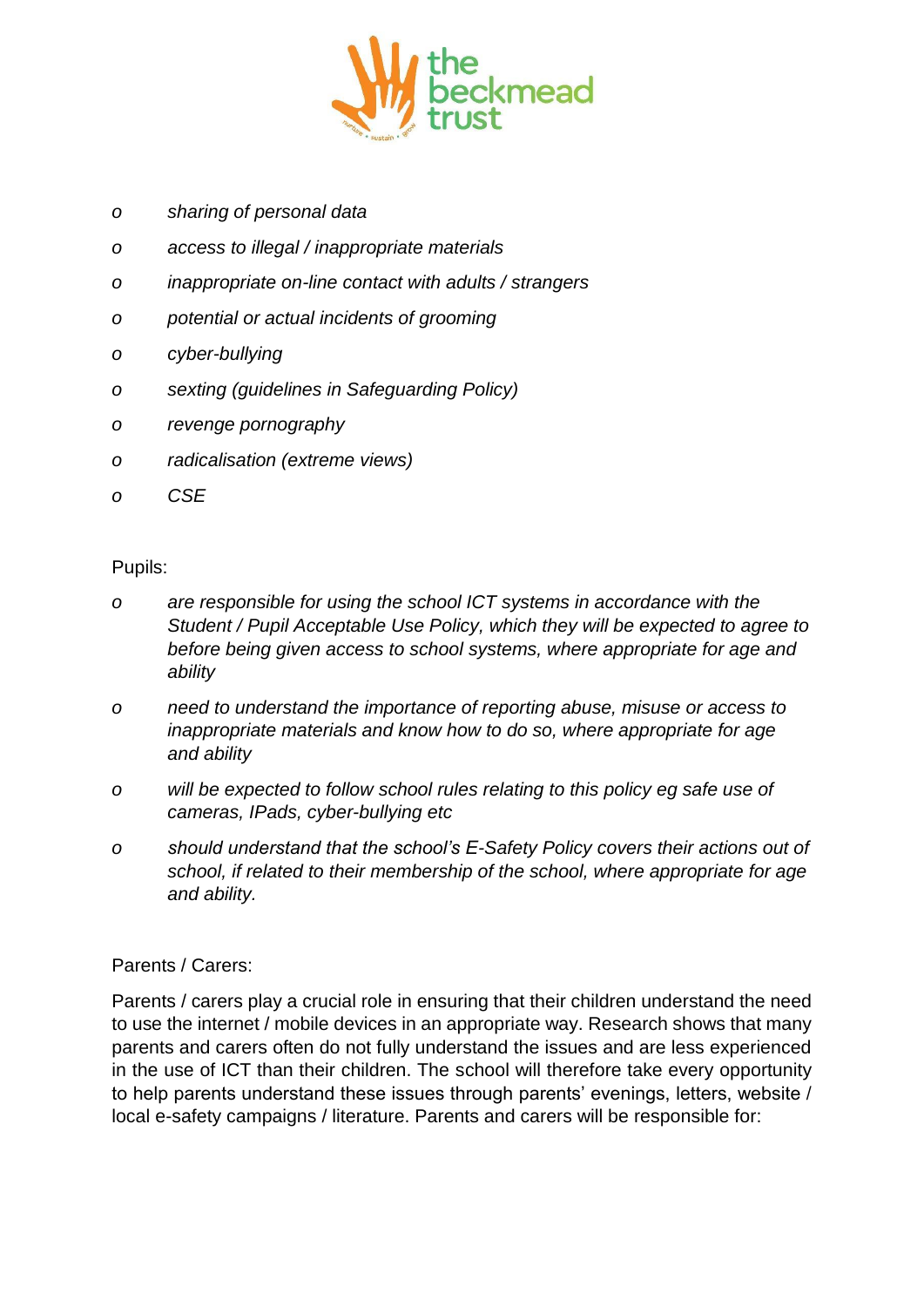

- *o endorsing (by signature) the Student / Pupil Acceptable Use Policy*
- *o accessing the school website in accordance with the relevant school Acceptable Use Policy*
- *o reading, understanding and promoting the school's Pupil Acceptable Use Agreement with their child(ren)*
- *o consulting with the school if they have any concerns about their children's use of technology*
- *o supporting the school in promoting online safety and endorsing the Parents' Acceptable Use Agreement which includes the pupils' use of the Internet and the school's use of photographic and video images.*

Parents / carers should understand that school has a duty of care to all pupils. The misuse of non-school provided systems, out of hours, will be investigated by the school in line with our behaviour, anti-bullying and safeguarding policies.

#### **Managing Internet Access and Network Safety**

The school will be responsible for ensuring that the school infrastructure / network is as safe and secure as is reasonably possible and that policies and procedures approved within this policy are implemented. It will also need to ensure that the relevant people named in the above sections will be effective in carrying out their esafety responsibilities:

- *o School ICT systems will be managed through the managed service provider, in ways that ensure that the school meets the e-safety technical requirements for East Sussex Local Authority*
- *o Servers, wireless systems and cabling must be securely located and physical access restricted*
- *o All users will have clearly defined access rights to school ICT systems*
- *o Staff will be made responsible for the security of their username and password, must not allow other users to access the systems using their log on details and must immediately report any suspicion or evidence that there has been a breach of security*
- *o The school maintains and supports the managed filtering service provided by LGfL. Any incidents or activities regarding filtering will be handled in accordance with LGfL*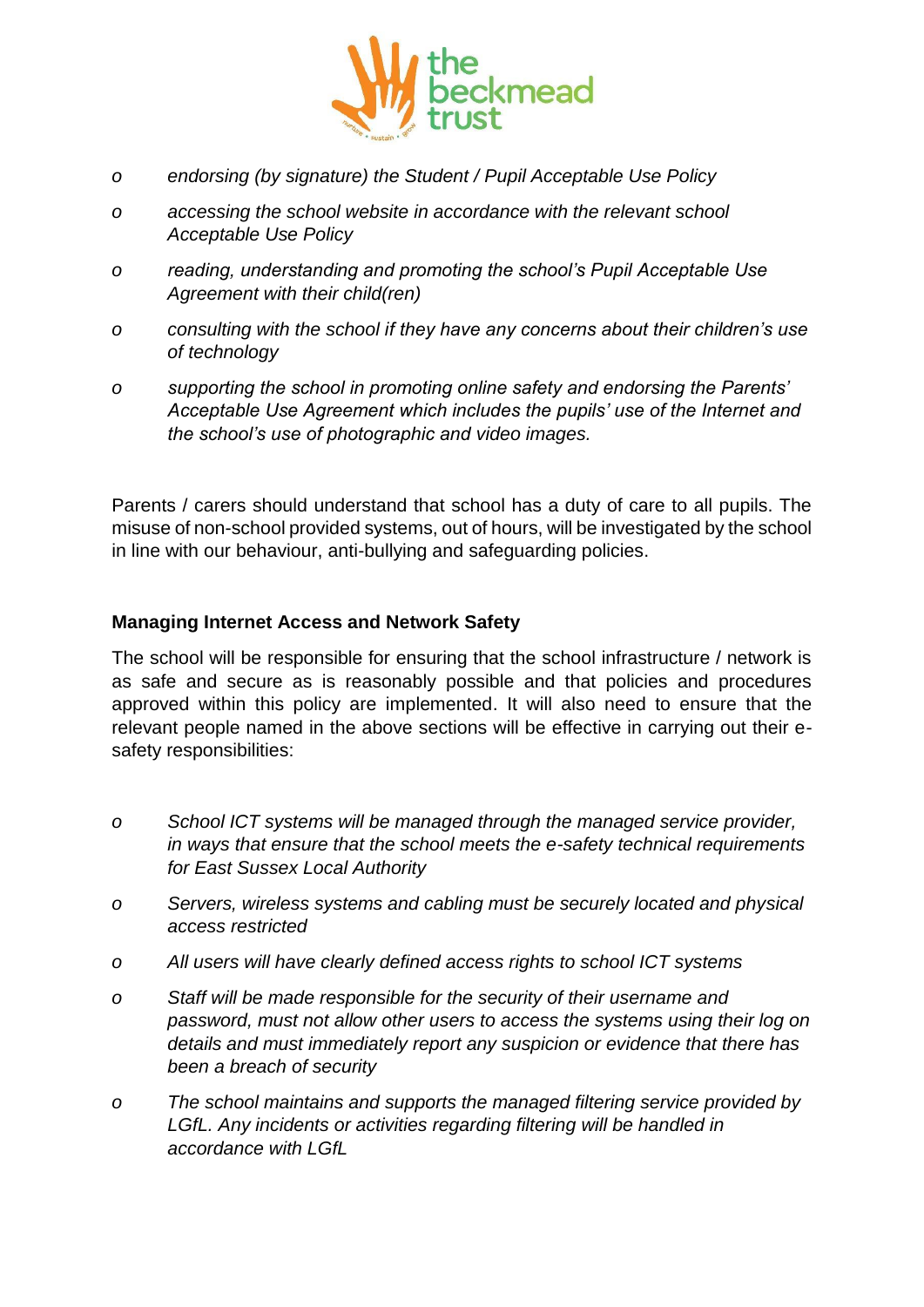

- *o Remote management tools are used by the managed service provider to control workstations and view users' activity*
- *o Appropriate security measures are in place, provided by the managed service provider, to protect the servers, firewalls, routers, wireless systems, work stations, hand held devices etc from accidental or malicious attempts which might threaten the security of the school systems and data*
- *o Guest access to the school network will be limited to guest accounts which do not give access to personal information about pupils or staff*
- *o The school infrastructure and individual workstations are protected by up to date anti-virus software*
- *o Personal data cannot be sent over the internet or taken off the school site unless safely encrypted or otherwise secured in accordance with the school Personal Data Policy.*

#### **Managing filtering**

The school has filtered Internet access through the London Grid For Learning. If staff or pupils discover an unsuitable site, it must be reported to the service provider (Joskos) so that unsuitable sites can be blocked.

# **Social networking and personal publishing**

The school will block/filter access to social networking sites. Pupils will be advised never to give out personal details of any kind which may identify them or their location. Pupils and parents will be advised that the use of social network spaces outside school is inappropriate for primary aged pupils and that age limits apply to older pupils.

#### **Staff access and acceptable use**

All staff are required to read and sign an Acceptable Use of IT agreement which clearly states the responsibilities of staff using technology in the work place. This will be signed when they commence their employment at The Ropemakers' Academy and will be reinforced each year during the staff E-Safety Session. All staff will attend training on both E-Safety and Prevent (dealing with radicalisation and extremism).

The Acceptable Use of IT agreement details the responsibilities of all staff and covers the use of digital technologies in school: ie E-mail, Internet, Intranet and network resources, software, equipment and systems and complements the General Teaching Council's Code of Practice for Registered Teachers.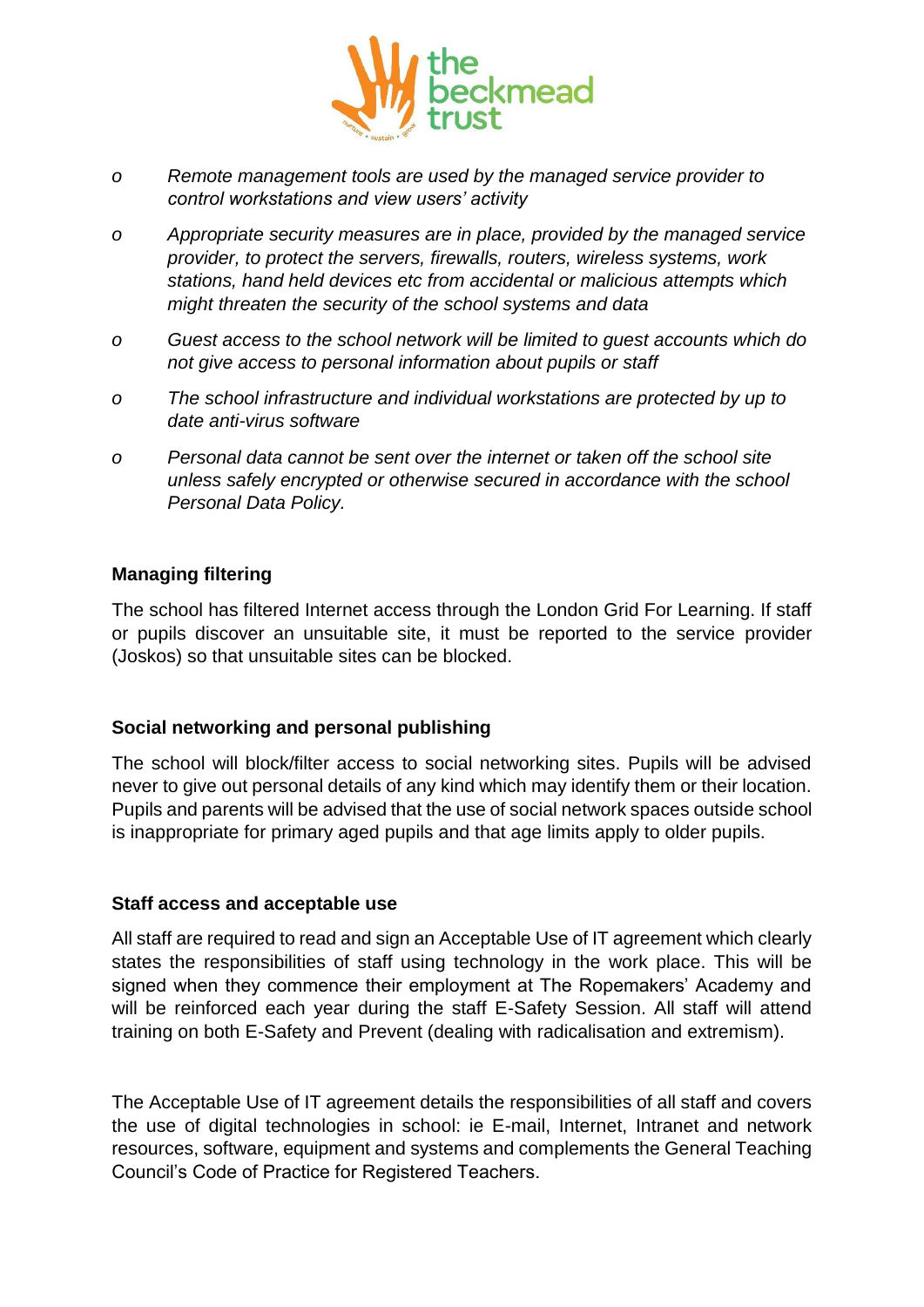

#### **Managing Published Content**

School web site:

- *o The contact details on the Web site should be the school address, e-mail and telephone number. Staff or pupils' personal information will not be published.*
- *o The HR/ Premises manager will take overall editorial responsibility for the main site and ensure that content is accurate and appropriate. SLT will take responsibility for their own site information and ensure that content is accurate and appropriate.*
- *o Written permission from parents or carers will be obtained before photographs of pupils are published on the school website; permission will also be sought informally from children themselves.*
- *o Photographs that include pupils will be selected carefully and will not enable individual pupils to be clearly identified by name.*
- *o Pupils' names will not be used anywhere on the school web site or, particularly in association with photographs.*

#### Mobile Phones and Devices:

- *o Mobile phones should not be used during lessons or formal school time, in classrooms, corridors or in outside areas. If staff need to use a mobile phone in case of emergency, they should go to the main school office or staff room.*
- *o The school allows staff to bring in their own personal devices, including mobile phones, for their own use. Under no circumstances should a member of staff use their personal devices including mobile phones, to contact a pupil, parent/carer. Staff will be issued with a school phone where contact with pupils is required.*
- *o The sending of abusive or inappropriate text messages is forbidden.*
- *o Staff must ensure that there is no inappropriate or illegal content on any device brought into school or held in school.*
- *o The school reserves the right to search the content of any mobile or handheld devices on the school premises where there is a reasonable suspicion that it may contain undesirable material, including those which promote pornography, violence or bullying.*

#### E-Mail:

When using communication technologies the school considers the following as good practice: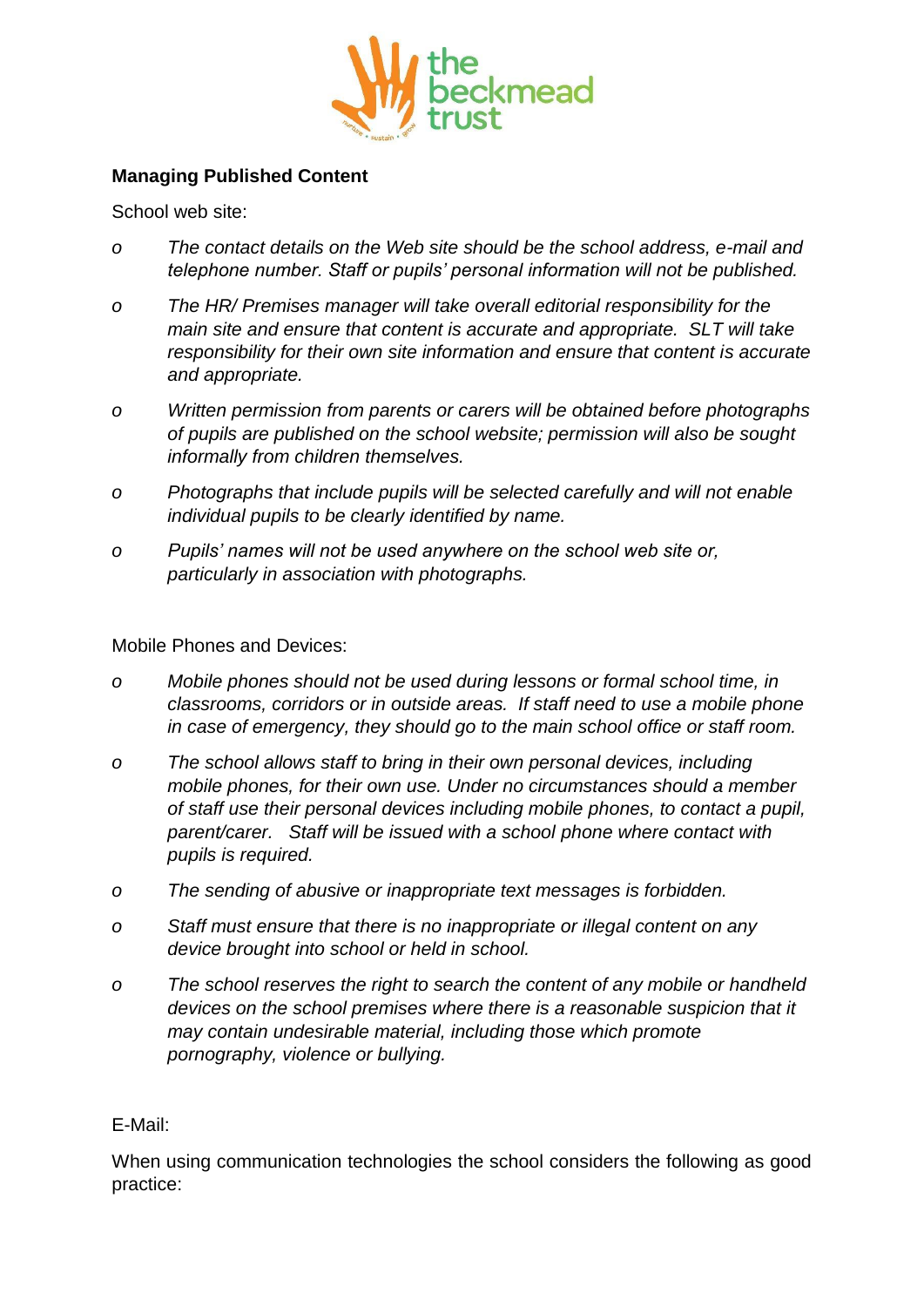

- *o The school will communicate with the staff via LGfL Staff Mail*
- *o The official school email service may be regarded as safe and secure. Pupils should therefore not use other email systems when in school, or on school systems.*
- *o Users need to be aware that email communications may be monitored.*
- *o Users must immediately report to their Head of School the receipt of any*  email that makes them feel uncomfortable, is offensive, threatening or bullying *in nature and must not respond to any such email.*
- *o Any digital communication between staff and other stakeholders, eg external organisations, students or parents / carers must be professional in tone and content and be via official used systems, not personal email accounts.*
- *o The forwarding of chain letters is not permitted.*
- *o Teachers are expected to monitor the use of Pupil Mail when used.*
- *o Students / pupils should be taught about email safety issues, such as the risks attached to the use of personal details. They should also be taught strategies to deal with inappropriate emails and be reminded of the need to write emails clearly and correctly and not include any unsuitable or abusive material.*
- *o Personal information should not be placed on the school website on public facing calendars and only official school emails should be identified within it.*

#### **Responding to Incidents of Misuse**

There may be times when infringements of the policy could take place, through careless or irresponsible or, very rarely, through deliberate misuse. The incident should be dealt with in accordance with the safeguarding policy and, if necessary, the police should be informed if any apparent or actual misuse by pupils, staff or any other user appears to involve illegal activity ie:

- *o Child sexual abuse images*
- *o Adult material which potentially breaches the Obscene Publications Act*
- *o Criminally racist material*
- *o Other criminal conduct, activity or materials*

It is more likely that the school will need to deal with incidents that involve inappropriate rather than illegal misuse. It is important that any incidents are dealt with by the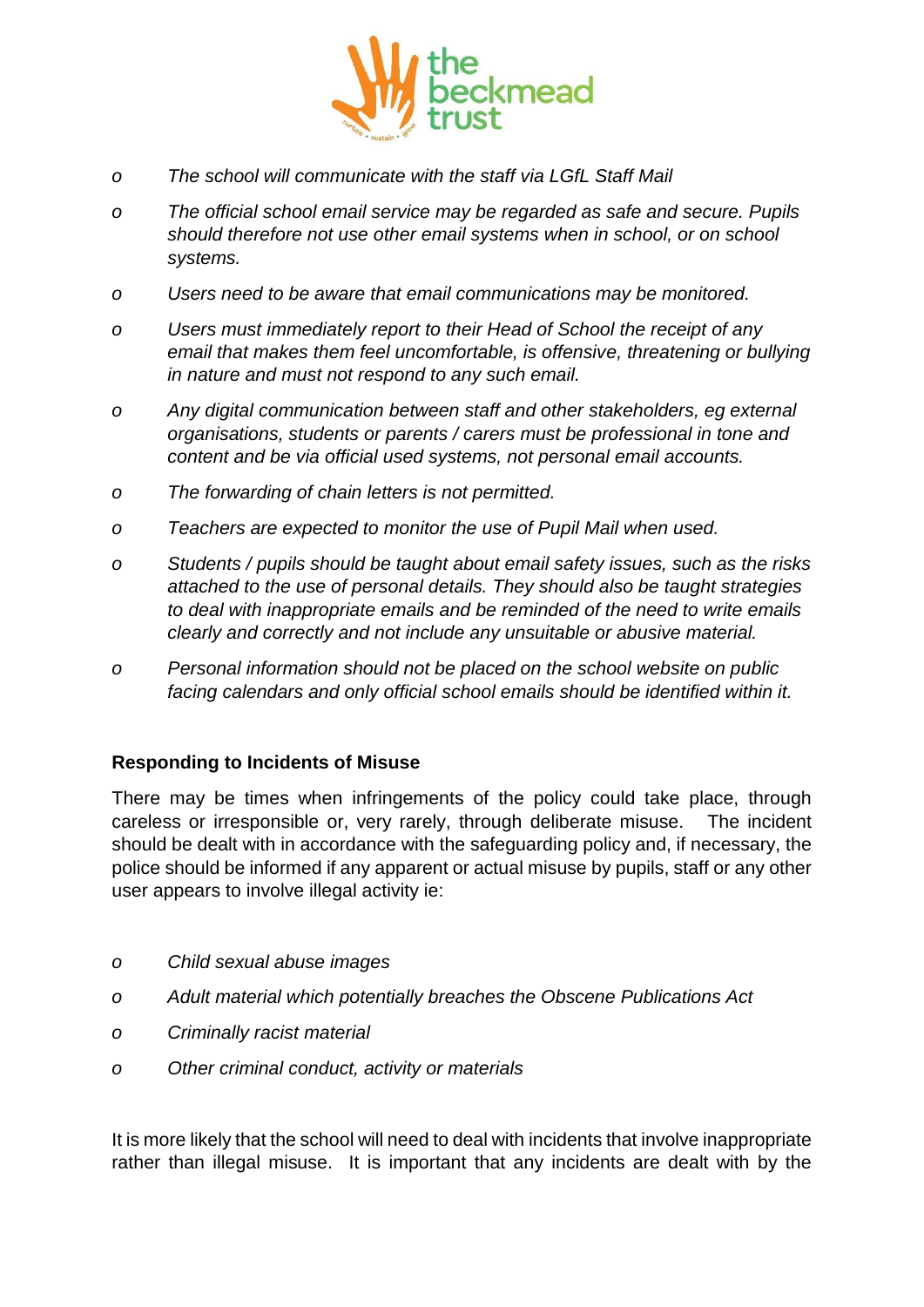

Designated Safeguarding Lead as soon as possible in a proportionate and appropriate manner.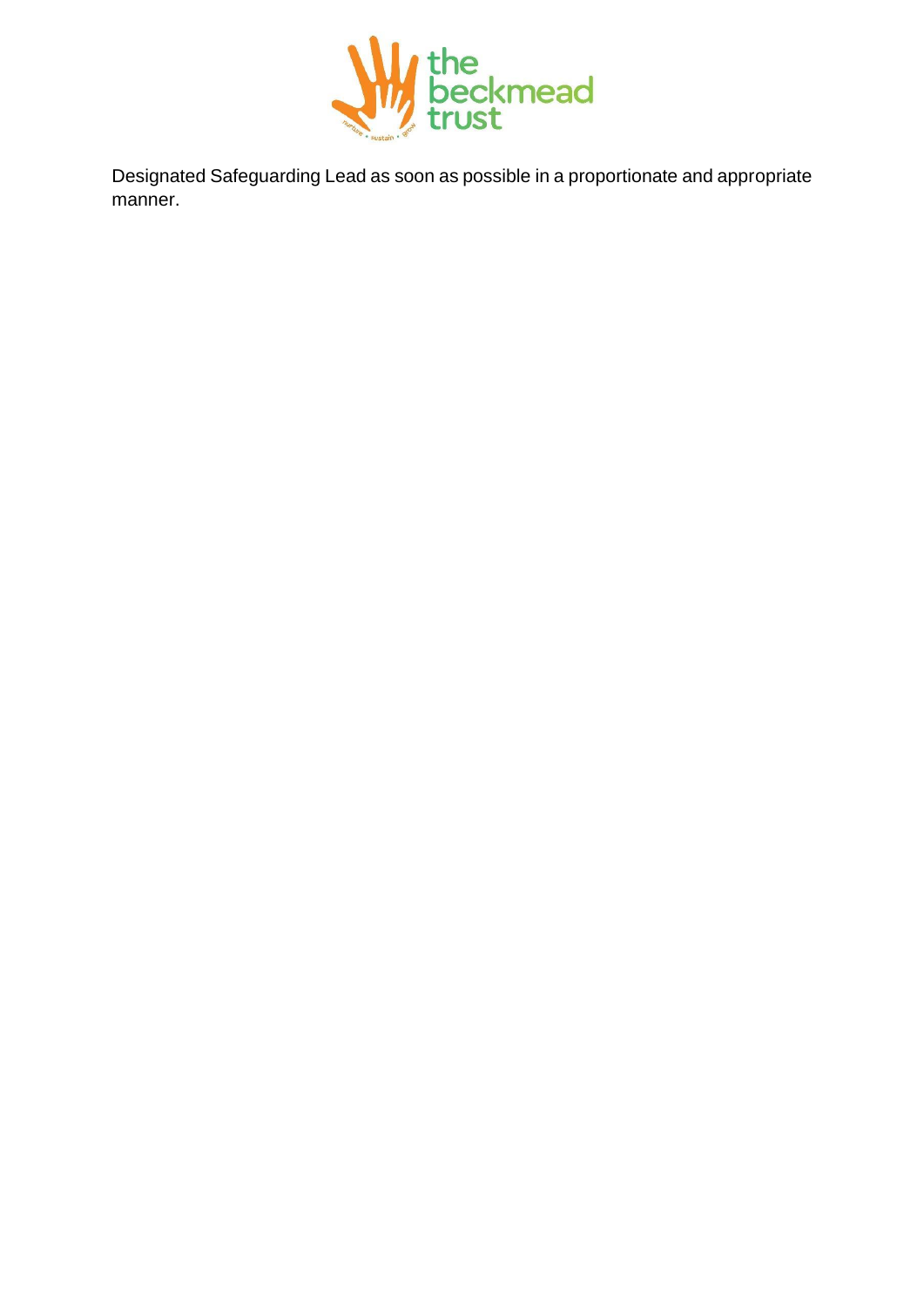

# **Appendix 1:**

E-safety agreement form: parents

Parent / guardian name: ………………………………………………….

Pupil name: ………………………………………………………………..

As the parent or legal guardian of the above pupil, I grant permission for my daughter or son to have access to use the Internet, LGfL e-mail and other ICT facilities at school.

I know that my daughter or son has signed an e-safety agreement form and that they have a copy of the 12 'rules for responsible ICT use'.

I accept that ultimately the school cannot be held responsible for the nature and content of materials accessed through the Internet and mobile technologies, but I understand that the school will take every reasonable precaution to keep pupils safe and to prevent pupils from accessing inappropriate materials. These steps include using an educationally filtered service, restricted access e-mail, employing appropriate teaching practice and teaching e-safety skills to pupils.

I understand that the school can check my child's computer files, and the Internet sites they visit and that if they have concerns about their e-safety or e-behaviour that they will contact me.

I will support the school by promoting safe use of the Internet and digital technology at home and will inform the school if I have any concerns over my child's e-safety.

Parent / guardian signature: …………………………………………………

Date: ……………………………………………………………………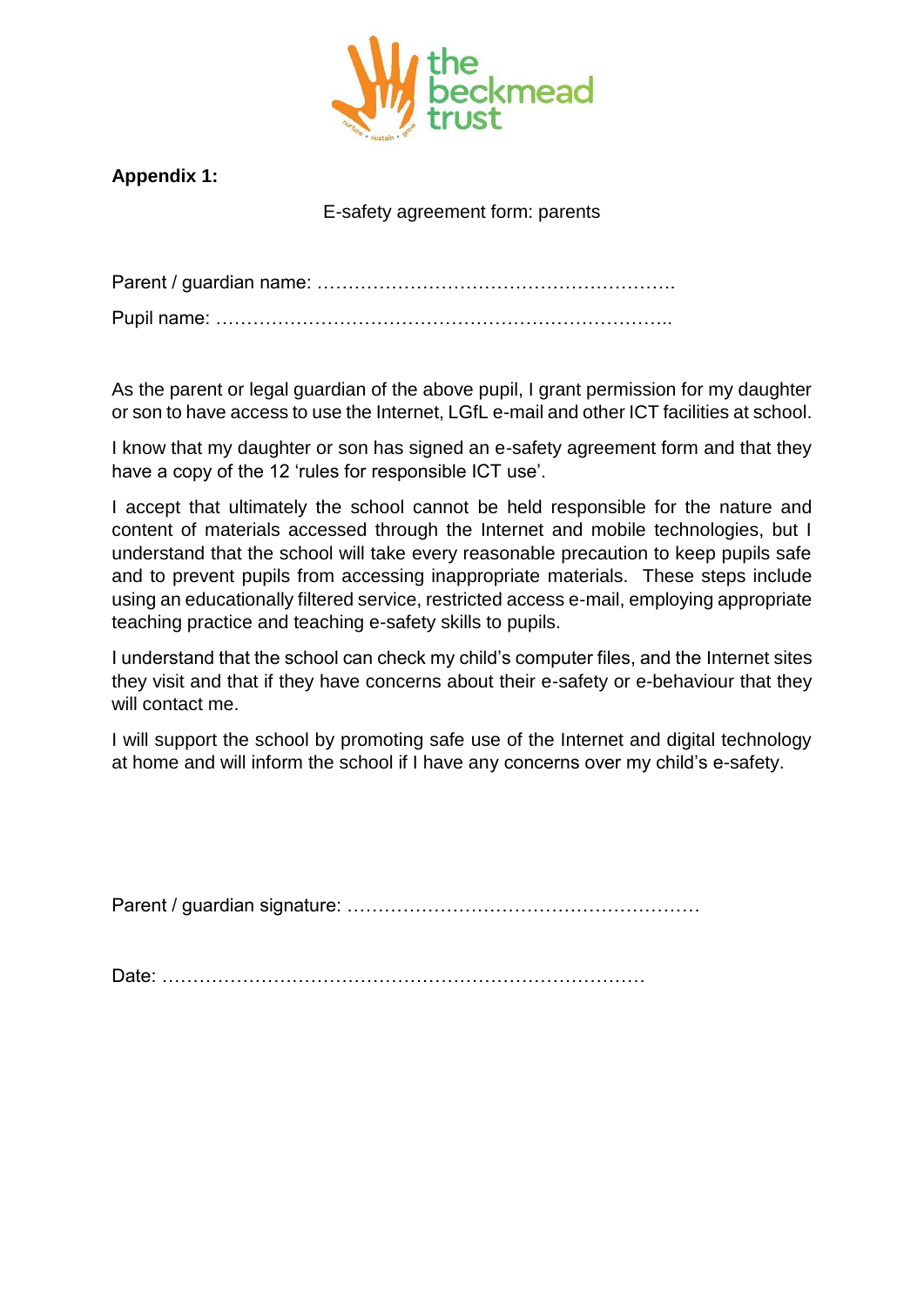

# **Appendix 2:**

# E-Safety Agreement Form: KS2

Keeping safe: stop, think, before you click!

Pupil name: \_\_\_\_\_\_\_\_\_\_\_\_\_\_\_\_\_\_\_\_\_\_\_\_\_\_\_\_\_\_\_\_\_\_\_\_\_\_\_\_\_\_

- $\Box$ I have read the school 'rules for responsible ICT use'. My teacher has explained them to me.
- $\Box$ I understand these rules are there to help keep me safe, and my friends and family safe. I agree to follow the rules.
- $\Box$ This means I will use the computers, Internet, e-mail, online communities, digital cameras, video recorders, and other ICT in a safe and responsible way.
- I understand that the school can check my computer files, and the Internet  $\Box$ sites I visit and that if they have concerns about my safety, that they may contact my parent / carer.

Pupil's signature: …………………………………………………………..

Date: ……………………………………………………………………………….

**Appendix 3:** 

E-Safety Agreement Form KS1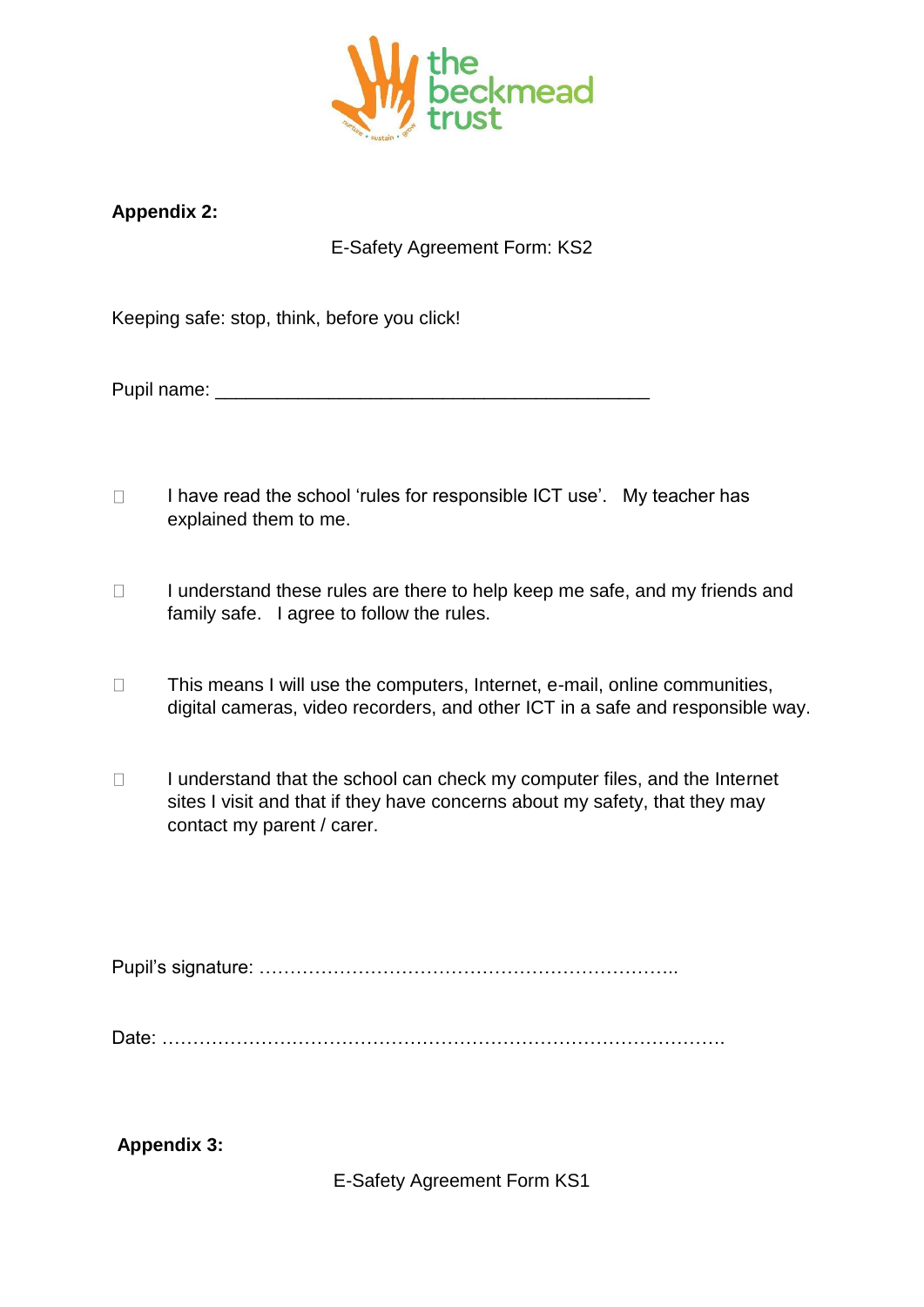

# *Think before you click*

| S             | I will only use the Internet<br>and email with an adult                     |  |
|---------------|-----------------------------------------------------------------------------|--|
| A             | I will only click on icons and<br>links when I know they are<br>safe        |  |
| F             | I will only send friendly<br>and polite messages                            |  |
| E             | If I see something I don't like on a screen, I will<br>always tell an adult |  |
| My Name:      |                                                                             |  |
| My Signature: |                                                                             |  |